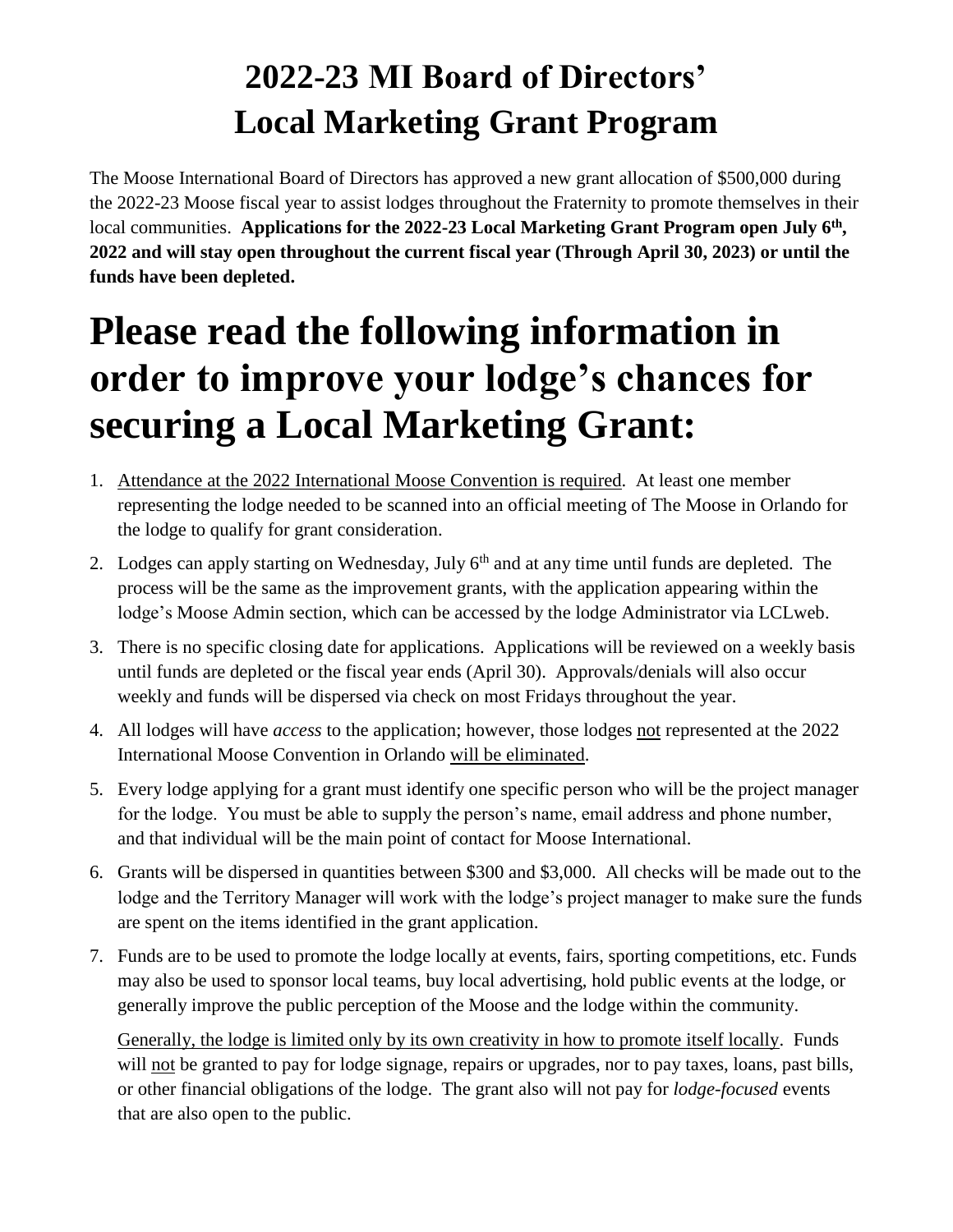- a. Examples of potential grant projects:
	- i. Moose Night at the local minor league baseball game or race track
	- ii. Exhibit space at a local town fair
	- iii. Ribfest (or competition) at the Lodge which specifically targets the public
	- iv. Little League team sponsorship with the lodge name on the uniforms
	- v. A billboard within the local community for a period of time
	- vi. Radio ads at a local radio station promoting what the Moose does
- 8. Grant funds are to be used entirely on public-facing events or promotion. They may not be used for lodge member-only events or promotions. For example, a lodge may conduct an open-to-thepublic car show at the lodge and promote that show through advertisements and signs, but may not use grant funds to promote a member dance or event that simply allows non-members to attend.
- 9. Lodges must complete a dispensation through Moose International's Compliance Office for every project submitted for grant consideration. No funds will be dispersed without a dispensation. Dispensation forms can be accessed from the Moose International website [\(www.mooseintl.org\)](http://www.mooseintl.org/) in the Forms/Documents section under Compliance Office.
- 10. You may NOT solicit membership to any groups (more than one person) as part of your event or program. Membership can only be offered on a one-to-one basis, based on our Private Policy. You CAN suggest that individuals speak with any current member regarding the Moose, or invite people to "find out more' by stopping at the lodge. You can certainly talk about the Moose's missions (Caring for children in need, supporting our senior members, and helping our local communities) or about events and activities of the lodge.
- 11. Projects will first be reviewed and approved/not recommended by the lodge's Territory Manager. Therefore, lodges should consult with their TM regarding the proposed project prior to completing the application.
- 12. Lodges may work in unison with other area lodges if it makes sense to do so. (i.e. Multiple lodges may participate together in an regional minor league ball team promotion) On the application, lodges should identify other fraternal units who will be participating in the event/project. If multiple lodges agree to participate in a single event, each lodge may receive up to \$3,000 in grant money, however, may not claim duplicate expenses. For example, if the rental fee for a tent is \$400, lodge A can claim that expense, but lodge B, which is participating within the same space, may not claim that expense.
- 13. These are not loans there is no monetary payback required. The lodge will be required to sign a statement if a grant is awarded, however, pledging to become more Fraternal by following the tenets set forth by Moose International regarding lodge activities, fraternal giving and Heart of the Community activities.
- 14. Whenever possible, always submit specific costs for each of the projects listed on your application. Attach any proposals or invoices to your proposal if possible, but if you cannot, you must still list specific costs for which funds will be used within the application. It is highly unlikely that you will be funded if you submit estimated costs with no justification.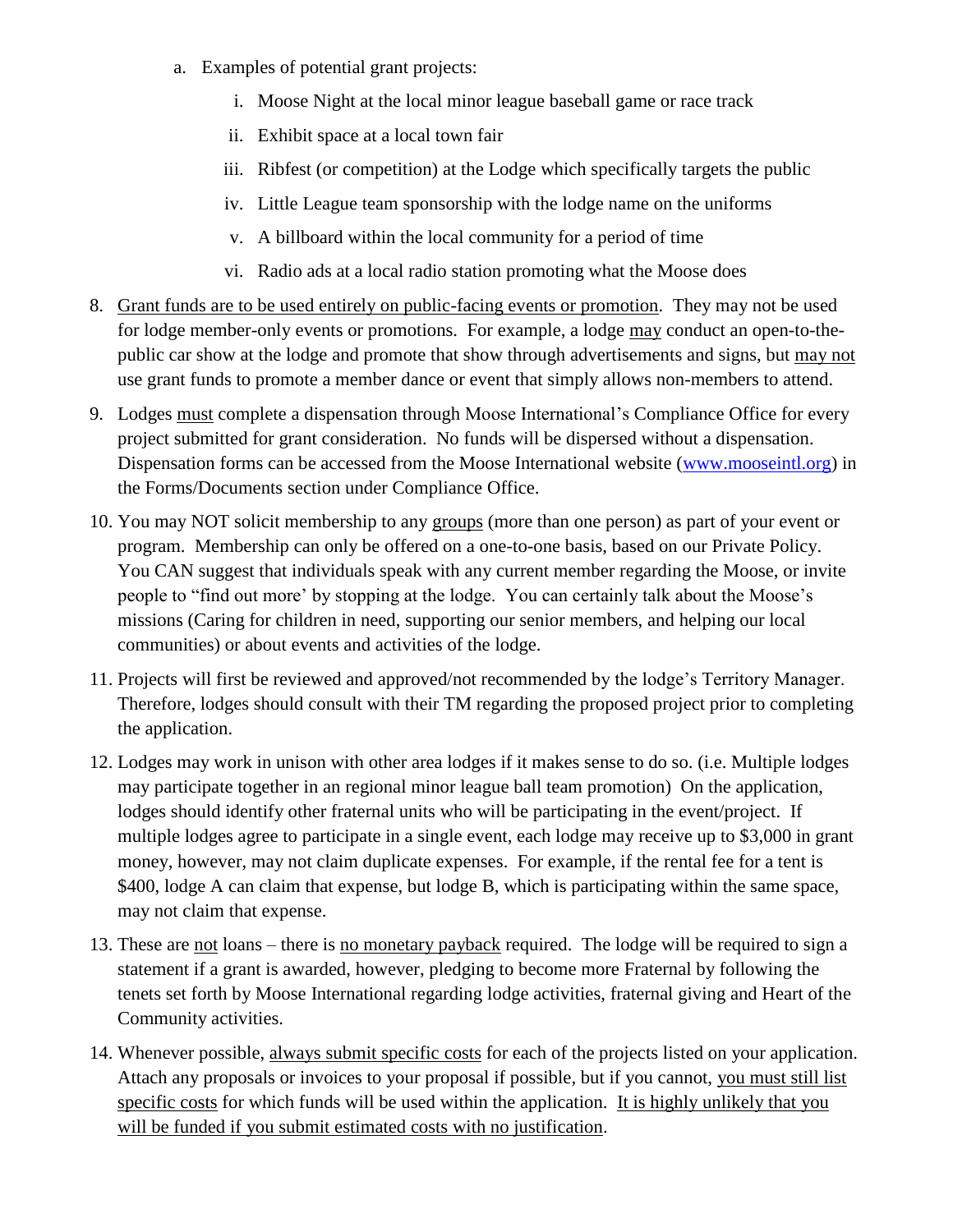- a. For example: If you will be exhibiting at a community fair, you should list costs such as:
	- i. Anyplace USA fairground space rental \$200 for a 10' X 10' booth space
	- ii. Steve's Tent Rental \$100 for a 10' X 10' tent enclosure
	- iii. Anyplace Banners Inc. \$365.99 for an 8' X 3' banner
	- iv. Speedy T-shirt Co. \$135.65 for six volunteer promotional polo shirts
	- v. Anyplace USA promotional program \$125 for a quarter page advertisement
	- vi. Oriental Trading \$65 for fair promotional giveaways
	- vii. Total requested through the Grant \$991.64
- 15. You may list several events on your application, although the lodge's allotment will still cap at \$3,000 total for all projects. If you list several projects on your application, always identify specific costs for each project and the order of importance to which you attribute each project on your list. You may also submit applications at separate times, but if you have received a grant in 2022, you will have to contact Moose International to reopen your application portal to add additional information.
- 16. Moose International will provide promotional brochures and applications, as appropriate, as part of your event/project, including the new "Heard of Moose?" brochures and the new combined application. You will still need to order these materials through catalog sales however.
- 17. Further, as part of the program, Moose International is conducting a buy one, get one free offer for Tommy Moose plush dolls that lodges can use as part of their event or for a specific event involving first responders. The lodge will, however, be required to purchase half the dolls from their own funds without using grant money. (i.e. A lodge plans to present four dozen Tommy Moose plush dolls to the local police. The lodge would buy two dozen from their own funds and Moose International would provide two dozen to the lodge from the grant fund.) Once approved for a grant, the lodge must order the Tommy Moose plush by contacting either Kurt Wiebe or Patti Passarelli, whose contact information is listed below, to qualify for the offer.
- 18. There is no guarantee that you will receive the full grant cap of \$3,000. You may receive any amount from \$0 up to the actual costs listed on your application depending upon the recommendation of the Territory Manager or the applicability of the expense to the grant program.
- 19. Moose International's graphic design team can help produce signage, banners, ads, etc. for your event, given enough advance notice. They will provide you graphic files via email based on your request, and you will be required to print/produce your materials locally. Please note that they may not be able to accommodate last minute requests, so please plan ahead accordingly.
- 20. Regardless of who designs your materials, all designs must be approved by Moose International prior to production to make sure they reflect current guidelines and standards for the Fraternity.
- 21. Size of the lodge makes little difference as long as you can show that you operate as a true fraternal unit. Grants have been approved for lodges ranging from 30 members to 10,000+ members.